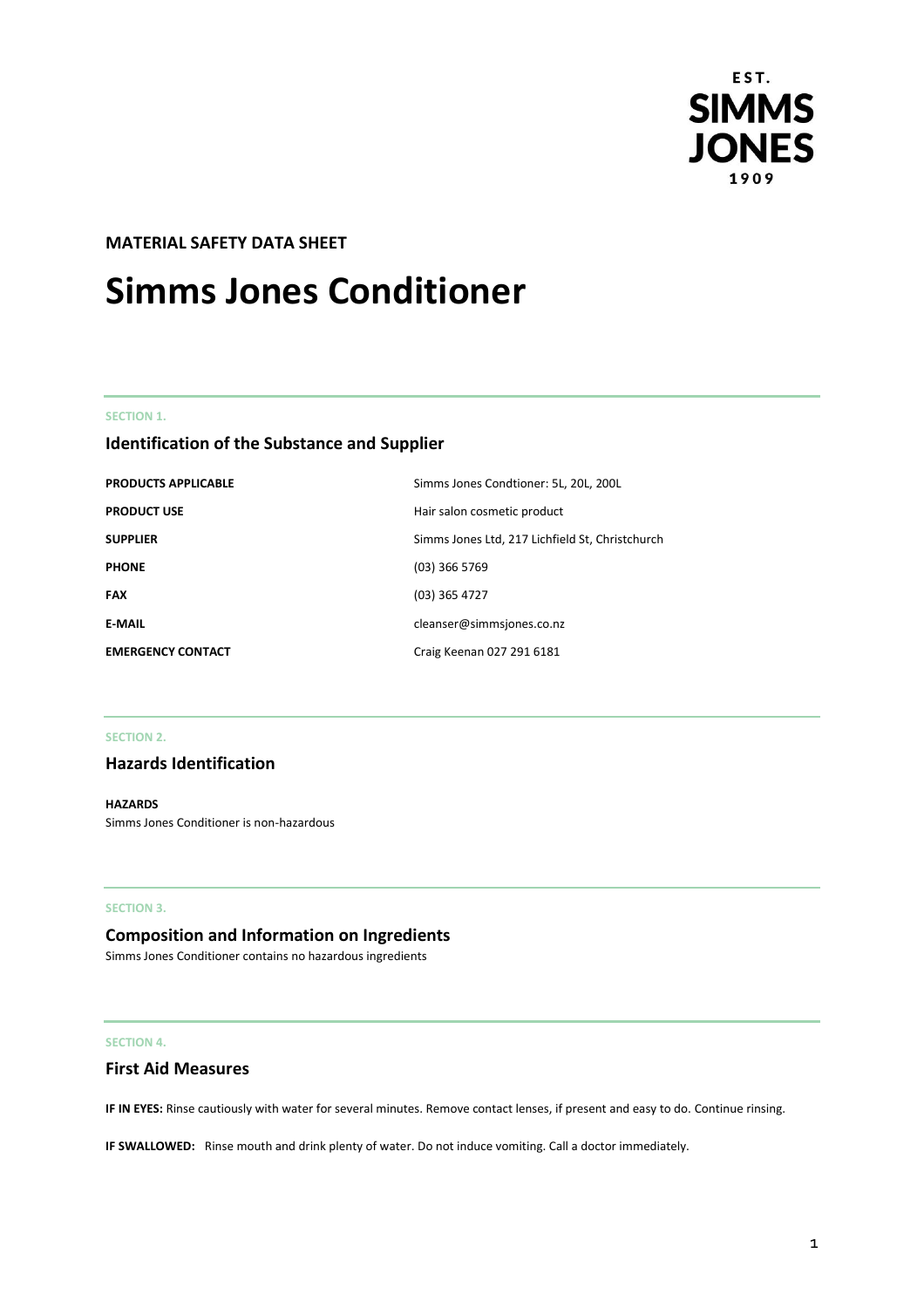#### **SECTION 5.**

| <b>Fire-Fighting Measures</b>   |                                                     |
|---------------------------------|-----------------------------------------------------|
| <b>EXTINGUISHING MEDIA</b>      | Foam, CO <sub>2</sub> , dry chemical, or water fog  |
| <b>COMBUSTION PRODUCTS</b>      | Bromine compounds and oxides of carbon and nitrogen |
| <b>FIRE-FIGHTING PROCEDURES</b> | Normal fire-fighting procedures may be used         |

#### **SECTION 6.**

| <b>Accidental Release Measures</b> |                                                                                                  |
|------------------------------------|--------------------------------------------------------------------------------------------------|
| <b>EMERGENCY PROCEDURES</b>        | No special procedures required                                                                   |
| <b>ENVIRONMENTAL PRECAUTIONS</b>   | No special precautions required                                                                  |
| <b>SPILL CONTROL</b>               | Collect leaking liquid in sealable containers and<br>wash contaminated area with plenty of water |

# **SECTION 7.**

| <b>Handling and Storage</b> |                                |
|-----------------------------|--------------------------------|
| <b>HANDLING PRECAUTIONS</b> | None required                  |
| STORAGE                     | Keep out of reach of children. |

# **SECTION 8.**

| <b>Exposure Controls/Personal Protection</b> |  |  |  |
|----------------------------------------------|--|--|--|
|----------------------------------------------|--|--|--|

| <b>EXPOSURE LIMITS</b>        | None required |
|-------------------------------|---------------|
| <b>ENGINEERING CONTROLS</b>   | None required |
| <b>RESPIRATORY PROTECTION</b> | None required |
| <b>PROTECTIVE GLOVES</b>      | None required |
| <b>EYE PROTECTION</b>         | None required |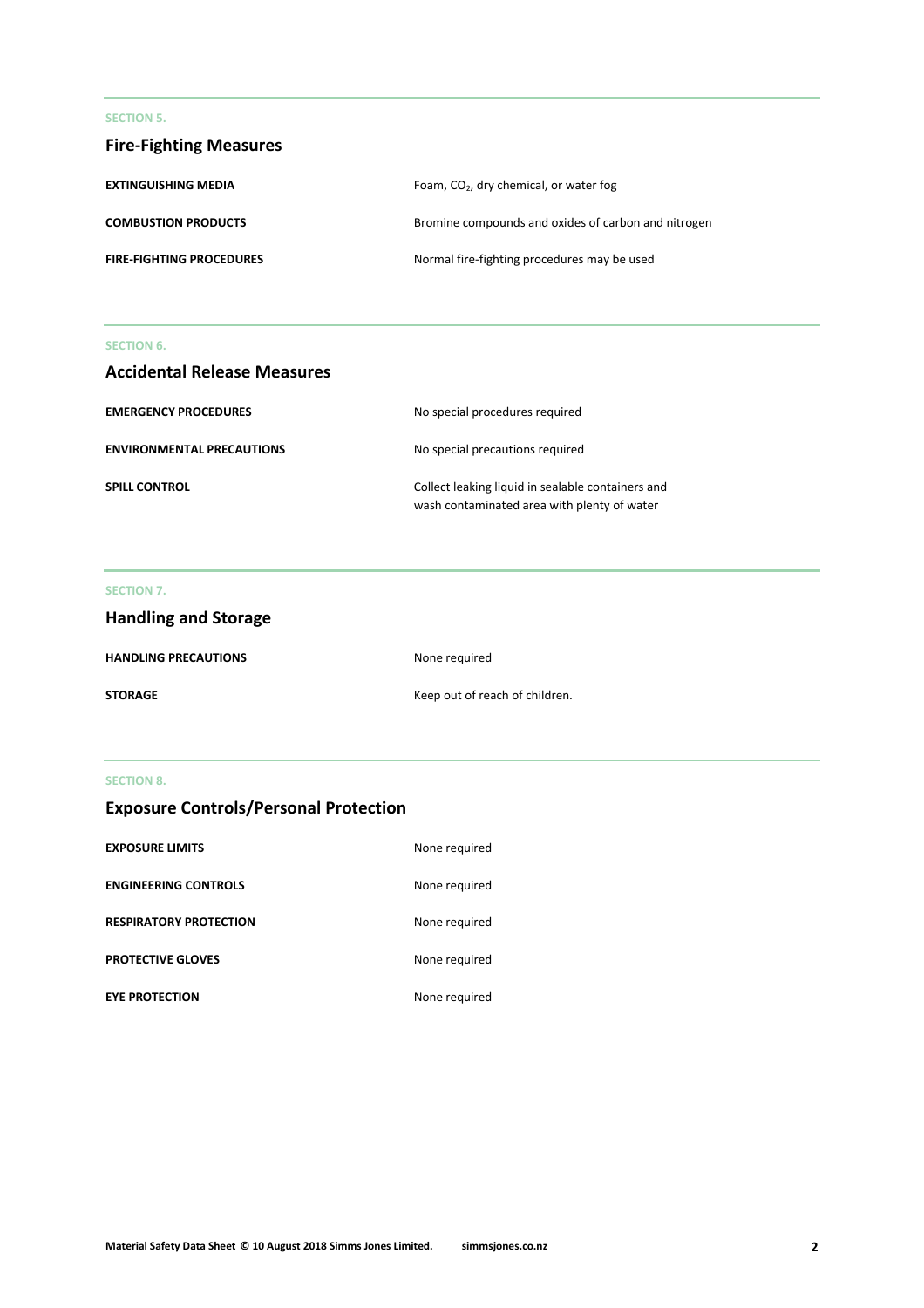#### **SECTION 9.**

# **Physical and Chemical Properties**

- **APPEARANCE** Thick white liquid **ODOUR** Floral odour **ODOUR THRESHOLD** Not Available **pH** 3-4 **MELTING POINT/FREEZING POINT**  $\leq 0$ **<sup>o</sup>C INITIAL BOILING POINT** >100<sup>o</sup>C **FLASH POINT** Not Flammable **FLAMMABILITY** Not Flammable **FLAMMABILITY OR EXPLOSIVE LIMITS** Not Flammable **VAPOUR PRESSURE** Not Determined **VAPOUR DENSITY** Not Determined **RELATIVE DENSITY** 0.99 **SOLUBILITY** Completely miscible with water **PARTITION CO-EFFICIENT: n-OCTANOL/WATER** Not Determined AUTO-IGNITION TEMPERATURE **Not Applicable DECOMPOSITION TEMPERATURE** 90°C KINEMATIC VISCOSITY **Not Determined** 
	-

## **SECTION 10.**

# **Stability and Reactivity**

**STORAGE CONDITIONS** No special conditions required **INCOMPATIBLE SUBSTANCES** None known **HAZARDOUS DECOMPOSITION PRODUCTS** None known

**REACTIVITY Not reactive with other chemicals or cleaners Not reactive with other chemicals or cleaners** 

## **SECTION 11.**

# **Toxicological Information**

**ACUTE TOXICITY** ACUTE **TOXICITY** ACUTE **NO** acute effects **SKIN CORROSION/IRRITATION** No skin irritation **SERIOUS EYE DAMAGE/IRRITATION** No eye irritation **RESPIRATORY OR SKIN SENSITISATION No sensitisation GERM CELL MUTAGENICITY** No data available **CARCINOGENICITY** Not carcinogenic **REPRODUCTIVE TOXICITY No reproductive toxicity SPECIFIC TARGET ORGAN TOXICITY -SINGLE EXPOSURE** No specific organ toxicity **-REPEATED EXPOSURE** No specific organ toxicity **ASPIRATION HAZARD No aspiration hazard No aspiration hazard**